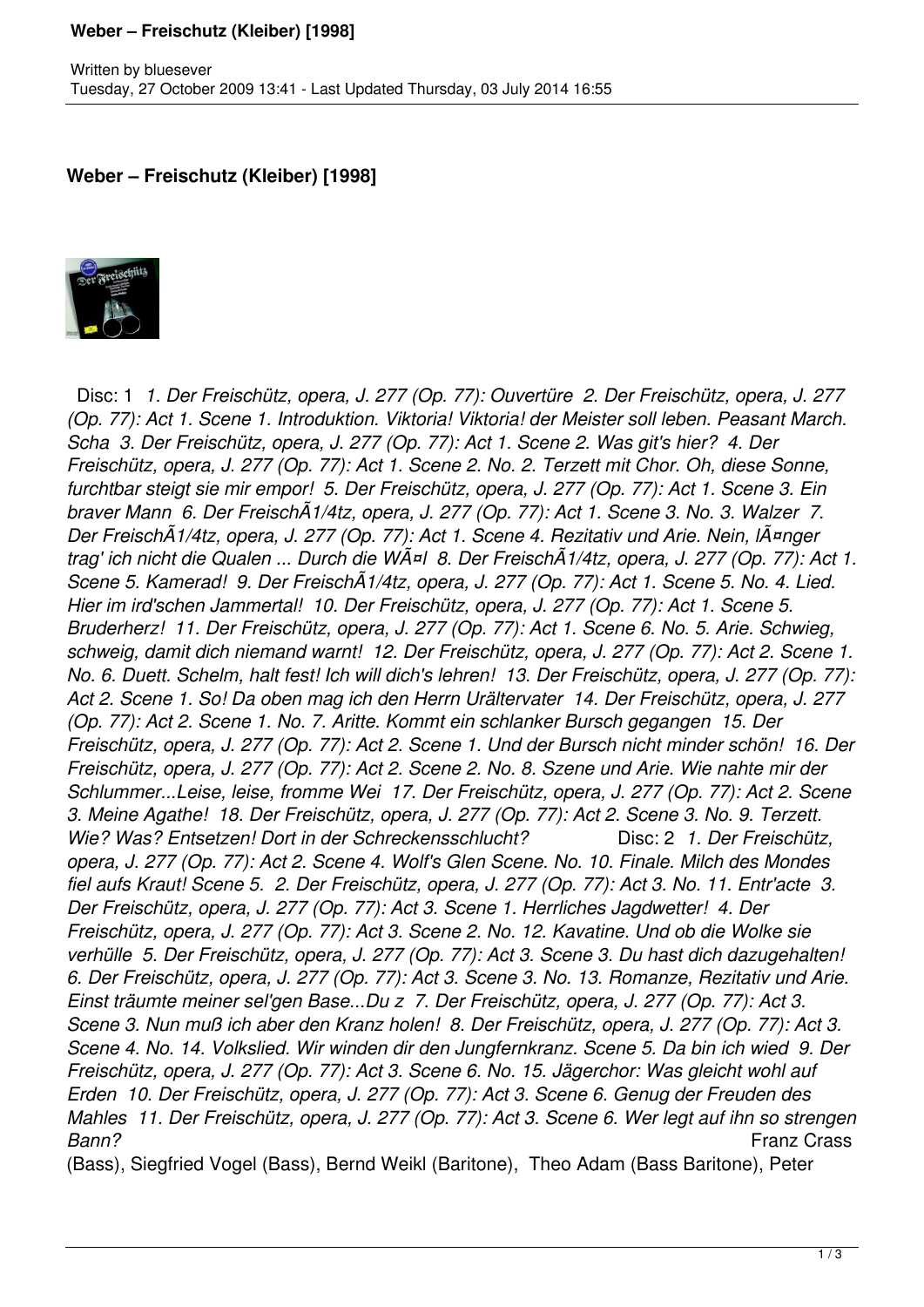## **Weber – Freischutz (Kleiber) [1998]**

Schreier (Tenor), Edith Mathis (Soprano), Günther Leib (Baritone), Gundula Janowitz (Soprano) Leipzig Radio Chorus, Dresden Staatskapelle Carlos Kleiber - conductor

Der Freischütz is one of the great milestones in the history of opera. The resounding success of its premiere in 1821 practically made it a manifesto for German Romantic opera, one that would become a significant formative influence on Wagner. Although it has its roots in the Singspiel tradition exemplified by Mozart's Die Zauberflöte, Der Freischütz cut new ground with its potent mixture of supernatural elements, dreams, folk melodies, evocations of nature, and symphonic tone painting. Here, von Weber exploited his brilliant orchestral imagination--using, for example, carefully divided string tremolos and a gleaming choir of four horns--to maximum effect. This legendary recording from 1973 was Carlos Kleiber's first studio project, and the scrupulous attention he lavished on the score resulted in an interpretation that continues to sound bold, fresh, and authoritative. The Dresden Staatskapelle plays in top form, whether in tenderly sprung wind solos or in the truly spooky atmospherics of the famous Wolf's Glen scene. Peter Schreier's dark, pungent tenor is something of an acquired taste, but he gives fervent voice to the despair of hunter/protagonist Max. Gundula Janowitz sings with stirring beauty and enriches the two-dimensional character of Max's beloved Agathe with remarkable depth, revealing both her innocence and her agonized foreboding. And Theo Adam delivers a thoroughly spiteful, loathesome vocal portrait of the nefarious Kaspar, whose pact with the devil Samiel goes awry. For a work that is not performed nearly as often as it deserves to be, this recording is essential. ---Thomas May, amazon.com

Ten years after Weber composed the highly successful Abu Hassan, he found a libretto he felt he could use effectively. He had always been attracted to the common Central European tale of the "free-shooter." It concerns the man who makes a pact with the devil in order to obtain magic bullets or arrows that will always find their target. No one is safe from them, not even the evil one from whom they came. The free-shooter is a damned soul, avoided by his fellows, unhappy, and his end is always violent. There were many versions of the Freischütz story, most based on the historical account of Georg Schmidt, a clerk who in 1710 was tried and convicted of trying to obtain magic bullets by bargaining with the devil. Johann Apel and Friedrich Laun had turned the story into the opening tale of their Gespensterbuch of 1810. The librettist for Weber's opera was Johann Friedrich Kind. From Apel and Laun he borrowed many innovations to the historical story. A love motive was added for the misguided hero, who wishes to earn the hand of his beloved Agathe, a virtuous and pious woman, by becoming the most skilled huntsman in the area. Also in Kind's cast are Samiel and Caspar, two representatives of Satan; Aennchen, an innocent girl and comic element, derived from the French opera-comique; and